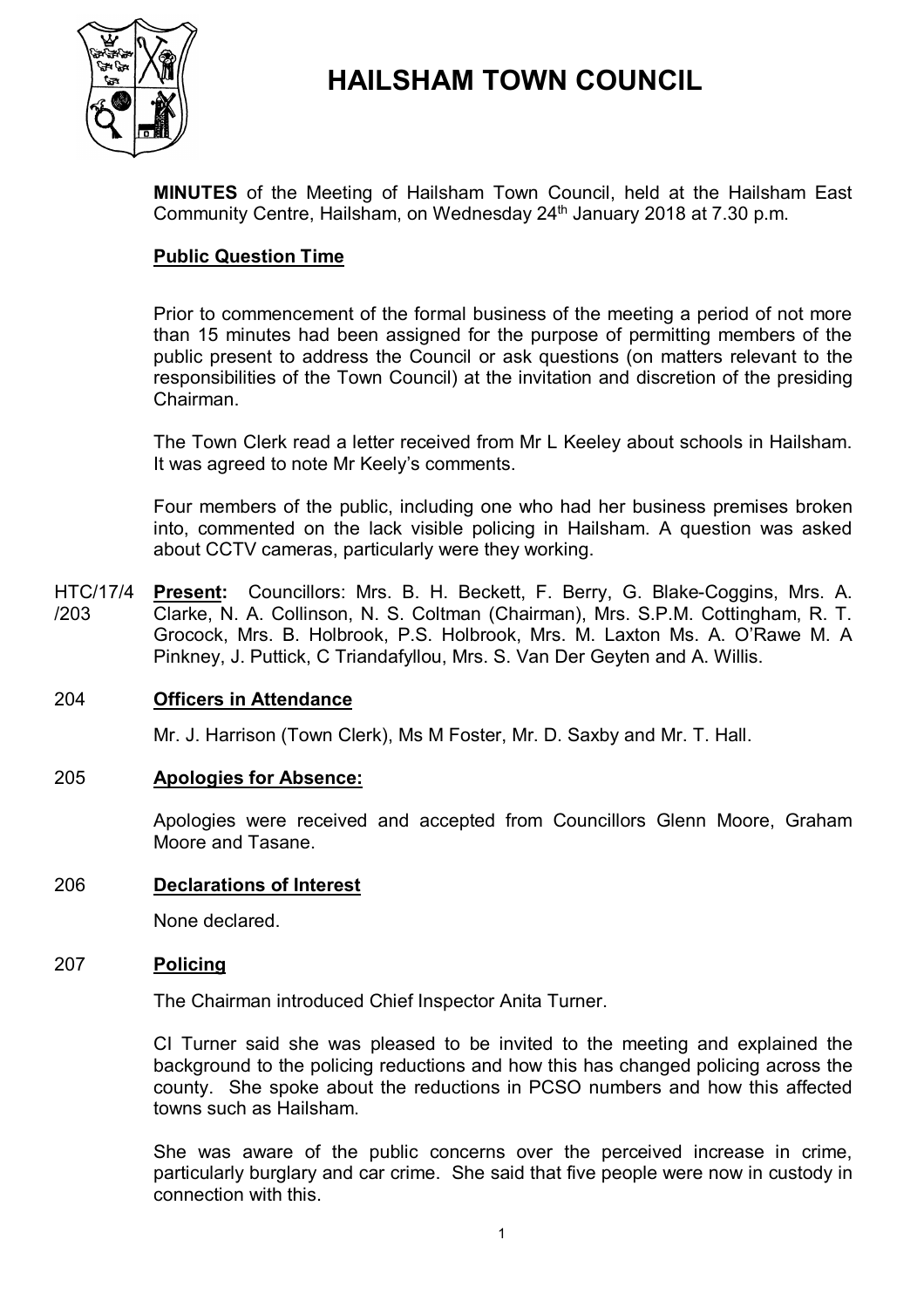Councillor Pinkney said that he was concerned that illegal parking in Hailsham was going unpoliced, thereby giving people freedom to park in antisocial ways.

Councillor P. Holbrook asked what was the reduction levels of PCSOs in the Sussex Police area over the past 18 months? CI Turner replied that it was in the region of 50 per cent.

Councillor Collinson said he was concerned that Wealden paid the most towards Sussex Police, but most police resources went to the bigger towns and cities such as Brighton, Eastbourne and Hastings.

### **Confirmation of Minutes**

Councillor Mrs Van Der Geyten said that Minute 182.1 should read 2017, not 2018

- 208 **RESOLVED** that the Minutes and Reports of the meeting of Hailsham Town Council held on 22<sup>nd</sup> November 2017, as printed and circulated and amended, may be taken as read, confirmed as a correct record, and signed by the Chairman
- 209 **RESOLVED** that the Minutes and Reports of the extraordinary meeting of Hailsham Town Council held on 10<sup>th</sup> January 2018, as printed and circulated, may be taken as read, confirmed as a correct record, and signed by the Chairman.

#### **Committee Reports**

210 **RESOLVED**, after consideration in accordance with Standing Order 18(e), to receive the following reports of Committees, to approve and adopt the recommendations contained therein and the actions taken as reported therein**.**

A. Communities Committee Meetings (4<sup>th</sup> December 2017 and 8<sup>th</sup> January 2018)

B. Planning & Development Committee Meetings (21<sup>st</sup> November 2017, 12<sup>th</sup> December 2017, 19<sup>th</sup> December 2017 and 9<sup>th</sup> January 2018)

C. Strategic Projects Committee Meeting (13<sup>th</sup> December 2017)

#### **Committee Recommendations**

#### 211.1 **Strategic Projects Committee Meeting – 13 th December 2017: Hailsham Active Update**

At the meeting of the Strategic Projects Committee on 13<sup>th</sup> December it was:

#### *RESOLVED to recommend to Council:*

*i) to change the wording of the previous resolution to now state:* 

*"To provide £2000 worth of pitch maintenance primarily to improve drainage and performance by a mixture of earth quaking, verti draining, weed killing, fertilising, seed drilling and any other proven methods for the improvement of grass for maximising the use of the recreation grounds"*

*ii) to include Western Road Recreation Ground in the drainage scheme, alongside*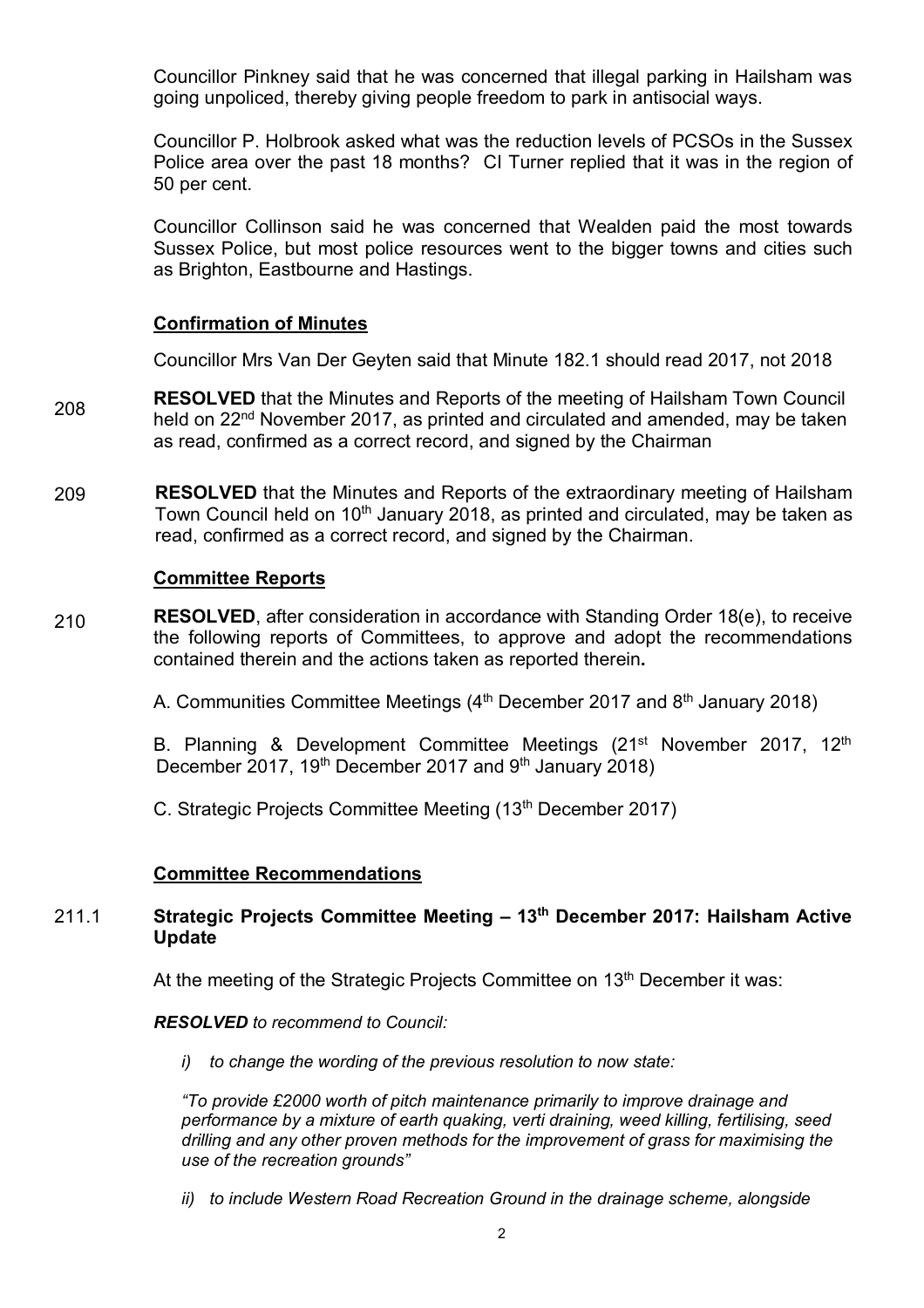*Maurice Thornton Playing Field and Beaconsfield* 

- 211.2 **RESOLVED** to agree the recommendation from the Strategic Projects
	- i) to change the wording of the previous resolution to now state:

To provide £2000 worth of pitch maintenance primarily to improve drainage and performance by a mixture of earth quaking, verti draining, weed killing, fertilising, seed drilling and any other proven methods for the improvement of grass for maximising the use of the recreation grounds"

ii) to include Western Road Recreation Ground in the drainage scheme, alongside Maurice Thornton Playing Field and Beaconsfield.

Councillor P. Holbrook requested that his abstention from voting be recorded,

#### 212 **Strategic Projects Committee Meeting – 13 th December 2017: Welbury Farm Community Hall**

**RESOLVED** that the restrictive covenants placed on the Community Hall are accepted.

#### **Neighbourhood Plan Committee**

#### 213 **RESOLVED** to:

a) note the minutes from the Neighbourhood Planning Committee Meeting held on 23<sup>rd</sup> November 2017 and 4<sup>th</sup> January 2018, and

b) approve the Neighbourhood Plan Committee's delegated authority up to the next Town Council meeting.

#### **Neighbourhood Plan Committee Recommendation to Council – Meeting held on 4th January 2018**

214.1 At the meeting of the Neighbourhood Planning Committee held on the  $4<sup>th</sup>$  January 2018 the following resolution was made:

> Resolved to recommend writing formally to Wealden District Council requesting that Hailsham Town Council is kept informed of their plans for the Vicarage Field shopping precinct.

> The Town Clerk stated that the Director of Legal Services at Wealden District Council had verbally agreed that he was prepared to do this.

214.2 **RESOLVED** to write formally to Wealden District Council requesting that Hailsham Town Council is kept informed of their plans for the Vicarage Field shopping precinct.

#### 215 **Street Lighting**

#### **Maintenance Agreement**

The Town Clerk referred members to the officer's report circulated with the agenda.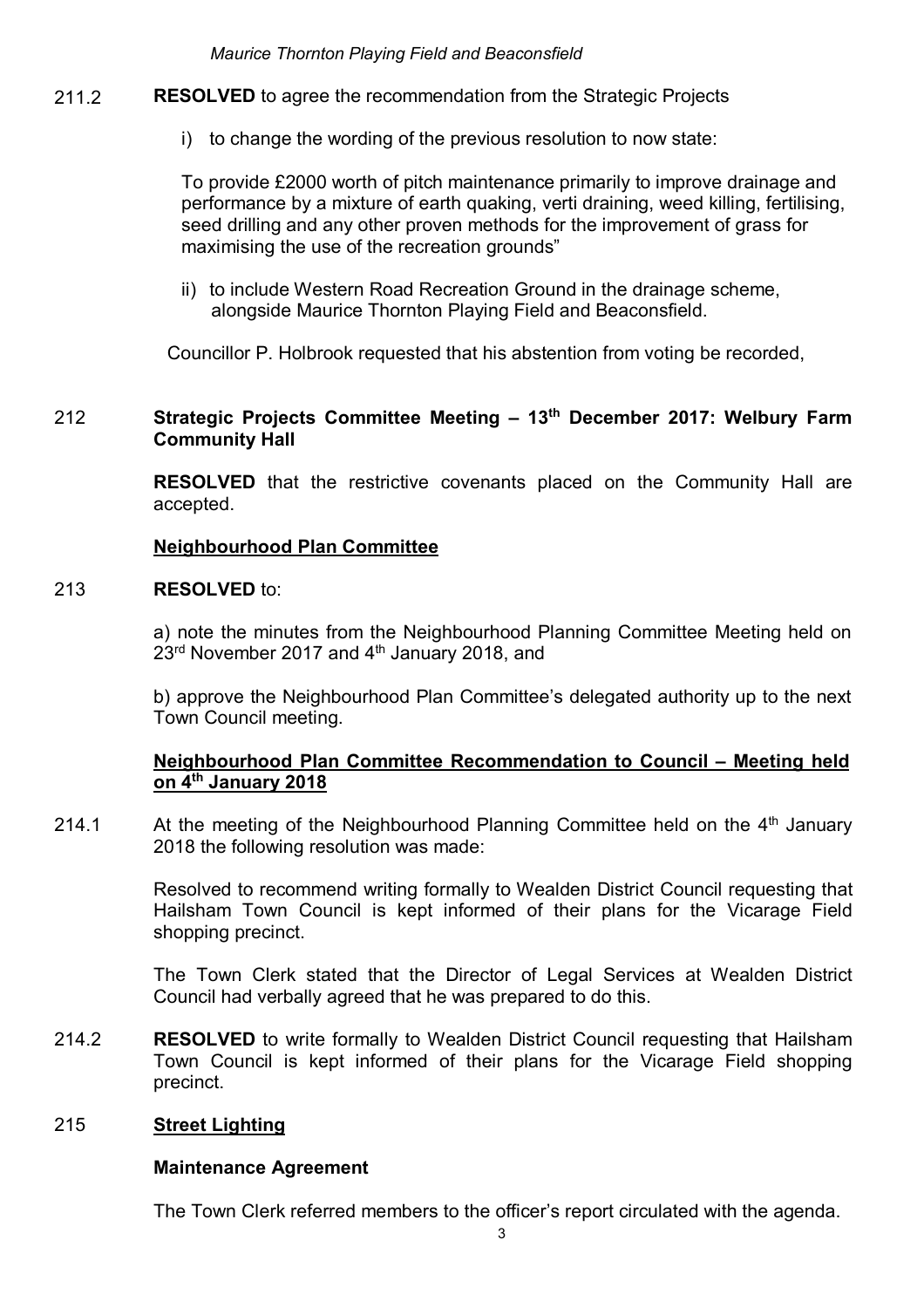**RESOLVED** to agree to sign the revised Maintenance Agreement for Hailsham Town Council owned lights with East Sussex County Council at a cost of £13,409.

#### **SOX Lamp Replacements**

216.1 The Chairman invited Mr E Ware from East Sussex County Council to address the meeting.

> Mr Ware said that the current orange SOX lamps are being phased out of production with the result that it is becoming increasingly difficult to obtain replacement lamps. Within 12 months orders may not be fulfilled.

> Hailsham had a stock of approximately 369 SOX lanterns. He suggested two options for their replacement.

> The first was second-hand Sapphire aluminium lanterns with a new LED light. The total cost of these lanterns would be £36,900. However, these lanterns had been stored outside and would not be in the best condition.

> The second option would be new replacement Quantum Lamps which were relatively low-cost with new and much brighter LED bulbs. The cost of these lamps would be £92,250.

#### 216.2 **RESOLVED** to

- a) replace the existing 369 SOX lanterns with new replacement Quantum lamps at a total cost of £92,250. This would be spread over the next five years.
- b) Allocate £23,062.50 from the Community Contingency Fund for 2018/19 and build the remainder into the Budget from 2019/20 for the next four years.

#### **Report of the Independent Wealden Parish Remuneration Panel 2018/19**

217.1 The Town Clerk referred members to officer's report circulated with the agenda.

> The Report of the Independent Wealden Parish Remuneration Panel for 2018/19 recommended an increase of 2% to all basic and chairman's allowances meaning that as Hailsham Town Council remains in band level 3, the basic allowance would rise to £1,261 pa and the Chairman's allowance would rise to £1,741 pa. There would also be increases to travelling allowances and subsistence allowances.

> On being put to the vote it was agreed to accept the Report of the Independent Remuneration Panel for 2018/19, in its entirety by 16 votes to 3.

- 217.2 **RESOLVED** to accept the Report of the Independent Remuneration Panel for 2018/19, as appended to these minutes as HTC/17/4/217A.
- 217.3 Councillors J Puttick, Ms A O'Rawe and Mrs S Van der Geyten requested that their opposition to the resolution be recorded.

#### **Committee Membership**

218.1 The Town Clerk reported that he had received a request from Councillor P. Holbrook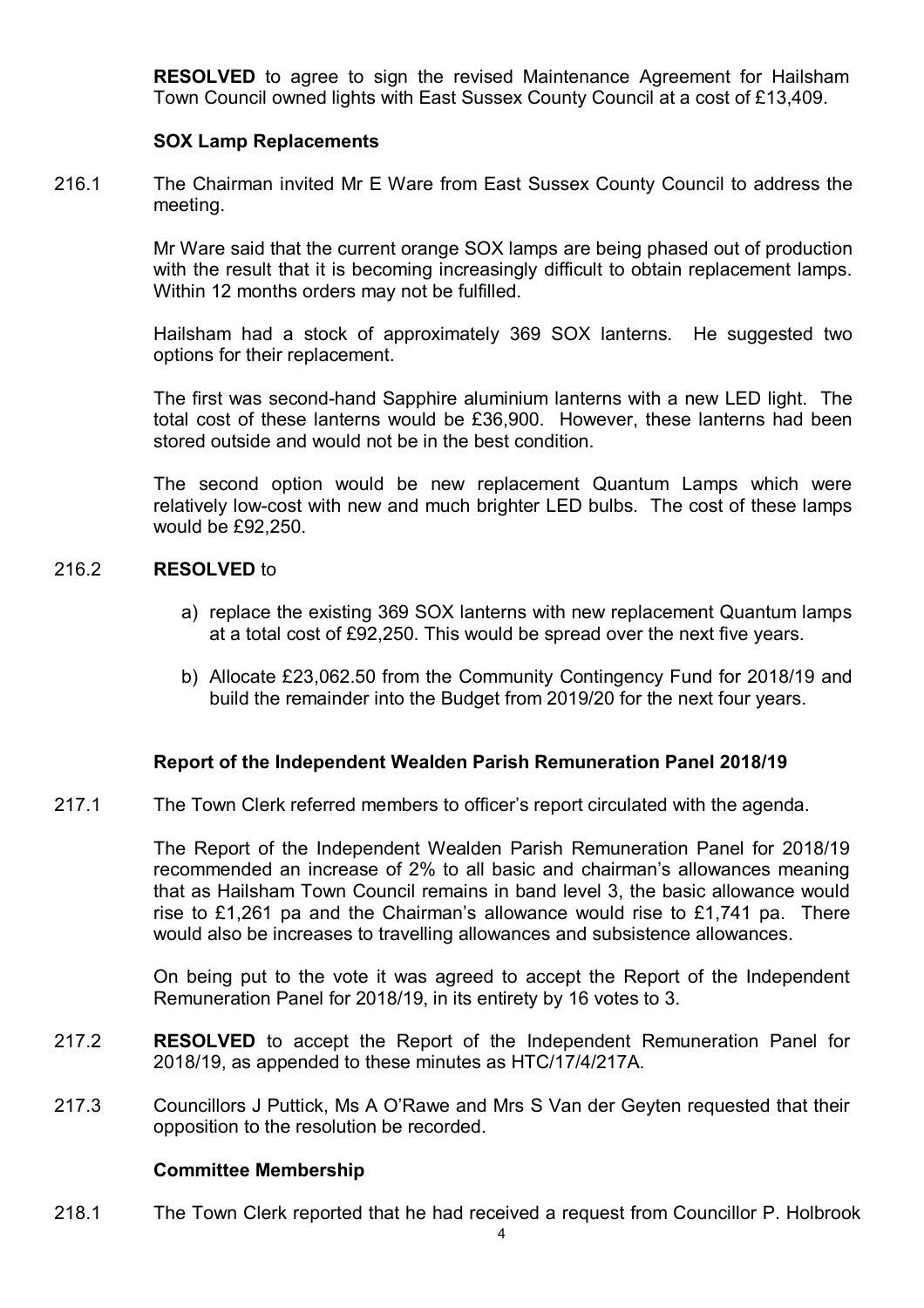that he replace Councillor Graham Moore on the Finance, Budget, Resources and Staffing Committee.

218.2 **RESOLVED** that Councillor P. Holbrook replaces Councillor Graham Moore on the Finance, Budget, Resources and Staffing Committee.

## **General Data Protection Regulations**

219 **RESOLVED** to note the information provided by NALC on the General Data Protection Regulations and its implications for the Town Council.

### 210 **Councillor Mrs. A Clarke**

Councillor Mrs A. Clarke left the meeting at 9.17pm.

### 211 **Confidential Business**

**RESOLVED** that due to the special and confidential nature of the business about to be transacted, and possible disclosure of personal or legal information not in the public interest at the present time, item 14 of this agenda be transacted following the temporary exclusion of members of the Public and Press, in accordance with the Council's Standing Orders No. 1E:

14 Hailsham Post Office

### **Hailsham Post Office**

212.1 The Chairman directed members to the officer's report sent on 23<sup>rd</sup> January.

> Members were concerned that a town the size of Hailsham should have a post office and would do what was necessary to retain it, although the existing premises were not viable should Hailsham Town Council bid to take over the franchise.

212.2 **RESOLVED** to put a budget in place to ensure that the Post Office remains in Hailsham. To this end £45,000 be allocated in 2018/19 budget and up to £60,000 from Capital Reserves for fitting out new premises.

> Councillor Berry requested that his opposition to the resolution be recorded. Councillors Mrs B. Holbrook and P Holbrook requested that their abstention from voting be recorded.

#### **Precept 2018-2019**

213.1 The Chairman of the Finance, Budget Resources and Staffing Committee (Councillor Triandafyllou) proposed that the precept for 2018/19 be increased by 9.5 per cent. This equated to an increase of £12.02 per household, per year in order to meet increasing costs (including up to £45,000 for taking over the Hailsham Post Office franchise) and a reducing grant from Wealden District Council.

#### 213.2 **RESOLVED** to:

a) approve the budget of £1,042.402, and to increase the Hailsham Town Council part of the council tax by 9.5% from £126,53 to £138,55 as set out in the officers' report circulated with the agenda and as Appendix HTC/17/4/213 to these minutes.